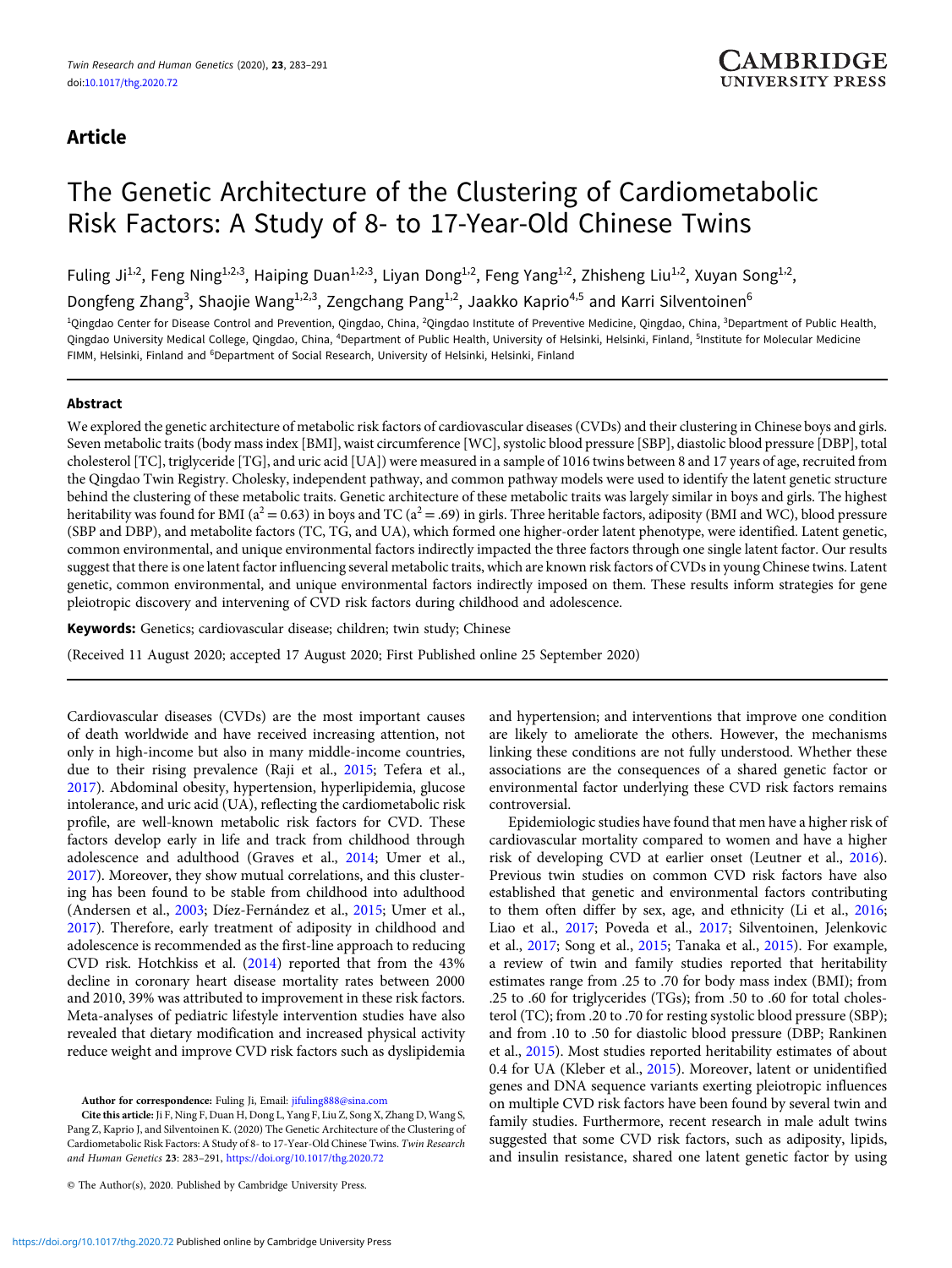multivariate biometrical modeling analyses (Panizzon et al., [2015](#page-7-0)). However, a limitation is that most of the studies have been conducted in Caucasian populations following a Westernized lifestyle, leaving it open whether the results can be generalized to other populations.

We have previously reported, using data from the Chinese Qingdao Twin Registry of children and adolescents that genetics and environment contributed to eight CVD risk factors, including BMI, waist circumference (WC), waist-to-hip ratio (WHR), SBP, DBP, TC, TG, and UA, and there was different heritability for those CVD risk factors by sex (Ji et al., [2014](#page-7-0)). There has been recent interest in the use of a multivariate modeling approach to explore the genetic architecture underlying these CVD metabolic risk factors and to clarify whether there are age, sex, and ethnic differences in genetic pleiotropy on multiple CVD risk factors. To our knowledge, this issue has not been addressed in the Chinese population. Given the above, the aims of the present study were to:

- 1. Quantify genetic and environmental influences on seven CVD metabolic risk factors (BMI, WC, SBP, DBP, TC, TG, and UA) in boys and girls aged 8−17.
- 2. Investigate the common metabolic pathophysiological underlying the clustering of CVD metabolic risk factors in boys and girls aged 8−17.
- 3. Examine whether there are different combinations of these CVD metabolic risk factors sharing genetic or environmental pathways in boys and girls aged 8−17.

#### Methods

# **Participants**

The Qingdao Twin Study was initiated in 1998 as part of the National Twin Study in China, which is described in detail elsewhere (Duan et al., [2013\)](#page-7-0). The participants, aged 8−17, consisting of monozygotic (MZ) and dizygotic (DZ) twins, were screened from May to August in 2006. The participants were reimbursed for travel expenses for their participation in the project. Written informed consent was obtained from the parents and verbal consent from their twin children. A questionnaire, anthropometric measurements, and a fasting blood sample collection were included in the survey, which is described elsewhere (Ji et al., [2014](#page-7-0)). The protocols were approved by the Institutional Review Board at the Qingdao Center for Disease Control and Prevention. The current analyses are based on the 1016 participants who were free of major medical conditions and had complete data for the used variables.

#### Metabolic Trait Measures

BMI was calculated as body weight divided by squared body height (kg/m<sup>2</sup>), where body weight and height were measured in lightweight clothes and without shoes. Body weight was rounded to the nearest 0.1 kg and height to the nearest centimeter. WC was measured in the midpoint between the rib cage and the iliac crest and rounded to the nearest 0.1 cm SBP and DBP were measured in the right arm by a standard procedure using mercurial table stand model sphygmomanometer. Three measurements were taken and the average of them was used in the analysis. Biomedical measurements (TC, TG, and UA) assay methods and zygosity examination have been reported elsewhere (Ji et al., [2014](#page-7-0)).

## Statistical Analysis

Descriptive statistics were calculated using R statistical software. To obtain normal or near-normal distributions, BMI and TG were log transformed and then multiplied by 100 to increase the variance, which facilitated the model fitting. The outliers for  $WC > 40$  cm,  $TC > 6.5$  mmol/L,  $TG > 2.8$  mmol/L,  $UA > 600$   $\mu$ mol/L, SBP>140 mmHg, and DBP>100 mmHg were removed.

Genetic analyses were performed using the OpenMx (Boker et al., [2011\)](#page-7-0) package of R software. OpenMx estimates parameters using maximum likelihood method and computes goodness-of-fit statistics based on minus twice the natural logarithm of the likelihood (−2lnL). Likelihood ratio tests (LRTs) are used to test hypotheses as a better balance between goodness-of-fit and parsimony; Akaike's Information Criterion (AIC) also served as an indicator of model fit, where lowest values imply the best model.

We started the multivariate modeling by fitting Cholesky decomposition, which allows partitioning the phenotypic covariance into additive genetic (A), common environment (C), and unique environment (E) components and thus estimating genetic and environmental correlations between pairs of traits. The Cholesky decomposition provides the full saturated solution without making assumptions on the underlying genetic architecture. Thus, it can supply a base model for comparison with more parsimonious models. In a trivariate Cholesky decomposition, we selected three phenotypic traits, including obesity-related traits (BMI and WC), blood pressure traits (SBP and DBP), and metabolites (TC, TG, and UA). In order to determine the genetic and environmental factor architecture, a series of multilevel independent and common pathways models were fitted to the data in boys and girls separately. Measurement error is largely restricted to the first level of variables in these models.

We first fit a single-factor common pathway model to estimate the genetic and environmental covariance within a latent phenotype. Then, we fit a three-correlated-factor common pathway model to estimate the phenotypic, genetic, and environmental covariance within a latent phenotype. The higher-order common pathway model (Figure  $1a$ ) assumes that the covariance between the three factors is accounted for by a single, higher-order latent phenotype and that the genetic and environmental covariance between the variables is accounted for by genetic and environmental influences operating through that phenotype. The higher-order independent pathway model (Figure [1b](#page-2-0)) assumes that the covariance between the three factors is accounted for by independent, higher-order genetic, and environmental factors. The model does not require an overarching latent phenotype; it can account for the covariance via separate genetic and environmental factors that are independent of one another, and whose loadings do not have to be collinear. The model also allows for genetic and environmental factor structure to be tested separately from one another, thus remaining agnostic as to whether genetic and environmental influences adhere to the same covariance structure.

# Results

## Descriptive Analyses

The basic characteristics of the study cohort are presented in Table [1.](#page-3-0) The means of all metabolic factors, except for TC and TG, were slightly higher in boys than in girls. Significant sex differences were observed ( $p < .001$ ) except for DBP.

Table [2](#page-3-0) shows the phenotypic correlations between the traits in boys and girls. WC-BMI and SBP-DBP displayed the highest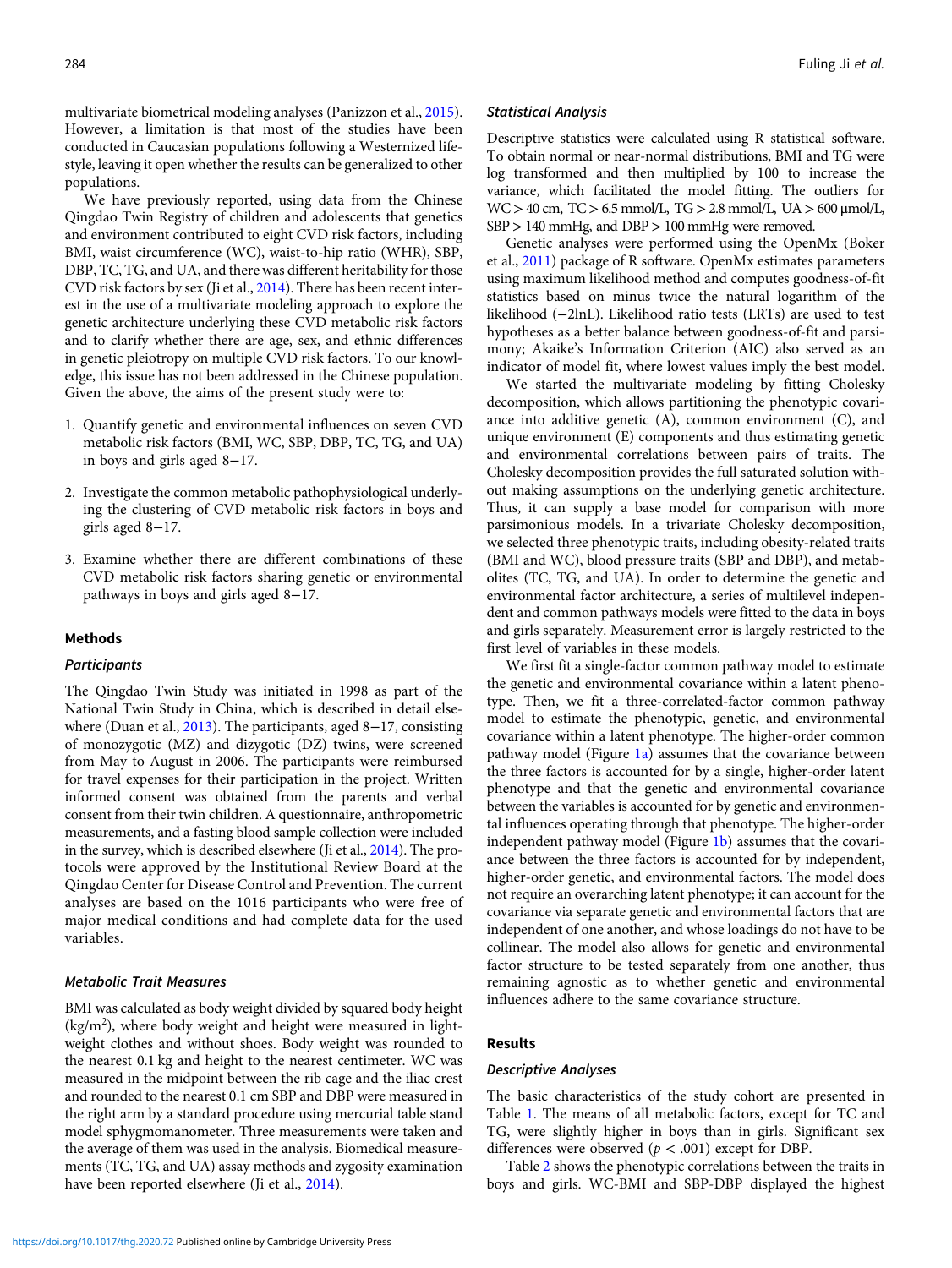<span id="page-2-0"></span>



Fig. 1(b). Higher-order independent pathway models of the clustering of metabolic risk traits. Rectangles represent observed variables, ellipses represent latent factors, and circles represent latent genetic and environmental influences for the higher-order factor are designated by the subscript 'L'; genetic and environmental influences for the three factors have numerical subscripts.

correlation in boys and girls, ranging from .77 to .70 and from .68 to .61, respectively. Obesity-related measures (WC and BMI) showed moderate correlations with SBP and UA in both sexes with the exception of UA in girls. However, TC showed no correlation with obesity measures and BP measures in either sex. Weak but still significant correlations were found for TC with TG and UA  $(r = .18$  for TG-TC in boys and 0.17 in girls,  $r = .27$  for TC-UA in girls) except for TC-UA in boys.

Table [3](#page-3-0) presents the relative influences of genetic and environmental factors on the metabolic traits based on the full ACE Cholesky decomposition. All traits were influenced by genetic factors with the heritability estimates ranging from .63 for BMI to .22 for WC in boys; the only exception was no significant genetic influences for DBP. In girls, the heritability estimates vary from .69 for TC to .38 for WC with an exception of no significant

genetic influences for SBP. In addition, common environmental influences and unique environmental influences were all significant for all measures ( $c^2 = .63 - .26$ ,  $e^2 = .36 - .15$  in boys and  $c<sup>2</sup> = .52-.19$ ,  $e<sup>2</sup> = .42-.10$  in girls) in both sexes with some notable exceptions, namely, common environmental factors showed no significant influence for TC in boys, and for DBP, TC as well as TG in girls.

Tables 4.1.−4.3 show the genetic and environmental correlations between each pair of traits based on Cholesky decomposition in boys and girls. For obesity-SBP, the common environmental correlations were higher than the additive genetic correlations in boys ( $r_c$  = .62–.67 vs.  $r_A$  = .35–.39). The same circumstance was observed for obesity-UA in boys. Most of the genetic and environmental correlations were not significant in girls, with the exception of WC-BMI, SBP-DBP, and TC-UA.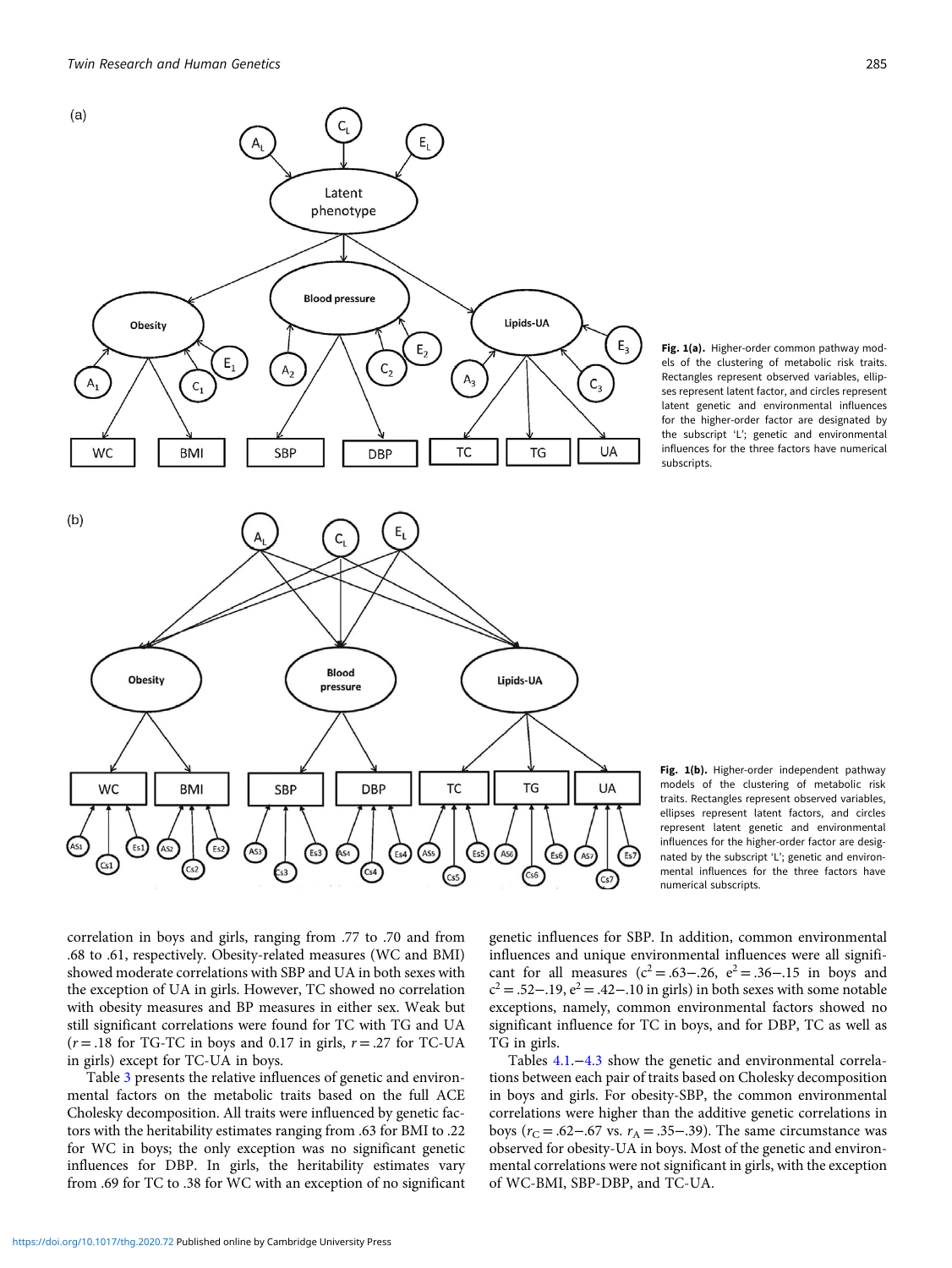<span id="page-3-0"></span>Table 1. Baseline characteristics of phenotypes in boys and girls

|                 |              | Boys ( $n = 498$ twins from 249 pairs) |              | Girls ( $n = 518$ twins from 259 pairs) |             |
|-----------------|--------------|----------------------------------------|--------------|-----------------------------------------|-------------|
| Characteristics | Mean (SD)    | Range                                  | Mean (SD)    | Range                                   | $p$ -values |
| Age (years)     | 12.33(1.95)  | $8.0 - 17.0$                           | 12.26(1.94)  | $8.0 - 17.0$                            | $p = .573$  |
| $WC$ (cm)       | 65.91(9.83)  | $16.70 - 105.0$                        | 63.1(8.64)   | $18.0 - 95.50$                          | p < .0001   |
| BMI $(kg/m2)$   | 18.15(3.15)  | $10.90 - 29.20$                        | 17.51(2.88)  | $12.2 - 29.70$                          | $p = .001$  |
| SBP (mmHg)      | 103.3(12.63) | $73.5 - 143.0$                         | 101.2(11.02) | $72.0 - 138.0$                          | $p = .004$  |
| DBP (mmHg)      | 65.18(8.89)  | $37.5 - 92.0$                          | 64.71(9.14)  | $40.0 - 112.0$                          | $p = .405$  |
| TC (mmol/L)     | 3.70(0.64)   | $2.04 - 9.44$                          | 3.80(0.61)   | $1.73 - 6.03$                           | $p = .014$  |
| TG (mmol/L)     | 0.87(0.51)   | $0.26 - 3.99$                          | 0.98(0.45)   | $0.24 - 3.45$                           | p < .0001   |
| UA (umol/L)     | 311.3(83.44) | 150.0-731.0                            | 273.4(67.75) | $103.0 - 745.0$                         | p < .0001   |

Note: SD, standard deviation; BMI, body mass index; DBP, diastolic blood pressure; SBP, systolic blood pressure; TC, total cholesterol; TG, triglyceride; UA, uric acid; WC, waist circumference;  $p = z$ -test for sex difference in means.

Table 2. Phenotypic correlations among the observed variables in boys and girls with 95% confidence intervals

|             | Girls                |                     |                         |                        |                        |                    |                         |  |
|-------------|----------------------|---------------------|-------------------------|------------------------|------------------------|--------------------|-------------------------|--|
| Phenotype   | <b>WC</b>            | <b>BMI</b>          | <b>SBP</b>              | <b>DBP</b>             | <b>TC</b>              | <b>TG</b>          | <b>UA</b>               |  |
| <b>Boys</b> |                      |                     |                         |                        |                        |                    |                         |  |
| <b>WC</b>   |                      | $.70$ $[.63, .75]$  | $.33$ [.22, .43]        | $.17$ [.06, .28]       | $-.03$ $[-.15, .09]$   | $.19$ [.07, .30]   | $-.02$ [ $-.14, .10$ ]  |  |
| <b>BMI</b>  | $.77$ $[.72, .82]$   |                     | $.36$ [.25, .46]        | $.20$ [.09, .31]       | $.005$ [ $-.11, .12$ ] | $.21$ [.09, .32]   | $.08$ $[-.04, .19]$     |  |
| <b>SBP</b>  | $.39$ [.28, .49]     | $.45$ [.35, .55]    |                         | $.62$ [.55, .68]       | $-.05$ [ $-.17, .06$ ] | $.23$ [.12, .33]   | $.02$ [ $-.10, .13$ ]   |  |
| <b>DBP</b>  | $.27$ [.15, .37]     | $.33$ [.22, .43]    | $.69$ $(.63, .75)$      |                        | $-.08$ $[-.19, .03]$   | $.12$ [.01, .23]   | $-.12$ [ $-.23, -.01$ ] |  |
| TC          | $-.03$ $[-.15, .09]$ | $.02$ $[.097, .14]$ | $-.14$ [ $-.26, -.03$ ] | $-.06$ [ $-.17, .06$ ] |                        | $.17$ [.05, .28]   | $.27$ [.16, .37]        |  |
| TG          | $.23$ [.11, .34]     | $.22$ [.097, .33]   | $.17$ [.05, .29]        | $.16$ [.047, .27]      | $.18$ [.056, .28]      |                    | $.16$ $[.05, .27]$      |  |
| <b>UA</b>   | $.31$ $[.20, .42]$   | $.33$ [.21, .43]    | $.34$ $[.23, .45]$      | $.18$ $[.06, .29]$     | $.01$ $[-.11, .13]$    | $.17$ $[.05, .28]$ |                         |  |

Note: BMI, body mass index; DBP, diastolic blood pressure; SBP, systolic blood pressure; TC, total cholesterol; TG, triglyceride; UA, uric acid; WC, waist circumference. Results are derived from the multivariate ACE Cholesky model.

|            |                      | Additive genetic<br>influences $(a^2)$ |                         | Common environmental<br>influences $(c2)$ | Unique environmental<br>influences $(e^2)$ |                  |  |
|------------|----------------------|----------------------------------------|-------------------------|-------------------------------------------|--------------------------------------------|------------------|--|
| Phenotype  | Males                | <b>Females</b>                         | <b>Males</b>            | <b>Females</b>                            | Males                                      | <b>Females</b>   |  |
| <b>WC</b>  | $.22$ [.08, .44]     | $.38$ [.22, .61]                       | $.63$ [.41, .77]        | $.52$ [.29, .68]                          | $.15$ [.11, .20]                           | $.10$ [.07, .13] |  |
| <b>BMI</b> | $.63$ $[.46, .81]$   | $.38$ [.19, .65]                       | $.28$ [.11, .46]        | $.45$ [.18, .64]                          | $.08$ $[.06, .12]$                         | $.17$ [.13, .23] |  |
| <b>SBP</b> | $.23$ [.065, .47]    | $0.18$ [0, .55]                        | $.60$ [ $.36$ , $.75$ ] | $.46$ $[.098, .67]$                       | $.17$ [.13, .23]                           | $.36$ [.28,.46]  |  |
| <b>DBP</b> | $.09$ $[.0073, .31]$ | $.38$ [.07, .62]                       | $.56$ $[.34, .68]$      | .20 [0, .47]                              | $.35$ $[.28, .44]$                         | $.42$ [.33, 54]  |  |
| <b>TC</b>  | $.54$ [.22, .70]     | $.69$ $[.42, .78]$                     | $.10$ [0, .38]          | $.04$ [0, .29]                            | $.36$ [.28, .47]                           | $.27$ [.21, .35] |  |
| <b>TG</b>  | $.42$ [.12, .69]     | $.33$ [.06, .62]                       | $.26$ [.018, .53]       | $.40$ [-.11, .63]                         | $.32$ [.24, .41]                           | $.28$ [.21, .36] |  |
| <b>UA</b>  | $.51$ [.27, .77]     | $.55$ $[.22, .78]$                     | $.32$ [.064, .55]       | .19[0, .51]                               | $.17$ [.13, .22]                           | $.26$ [.20, .33] |  |

Note: BMI, body mass index; DBP, diastolic blood pressure; SBP, systolic blood pressure; TC, total cholesterol; TG, triglyceride; UA, uric acid; WC, waist circumference. Results are derived from the multivariate ACE Cholesky model.

#### Multivariate Modeling Analyses

Table [5](#page-5-0) summarizes the goodness-of-fit indexes of the four multivariate models, that is, single-indicator model, three-correlated indicator model, higher-order independent pathway ACE model, and higher-order common pathway ACE model in boys and girls when compared to the full Cholesky decompositions. The higher-order common pathway ACE model showed a better fit than full ACE Cholesky decomposition and other multivariate

models (Bayesian information criterion [BIC] = −8092.19 in boys, BIC = −8862.57 in girls), indicating that observed measures covariance are modeled by three correlated indicators, which are referred to as obesity (WC and BMI), blood pressure (SBP and DBP), and metabolite factors (TC, TG, and UA), with different factor loadings, and three correlated indicators that are then unified into single common latent factor. The final model is presented separately for boys (Figure [2a](#page-5-0)) and for girls (Figure [2b\)](#page-6-0).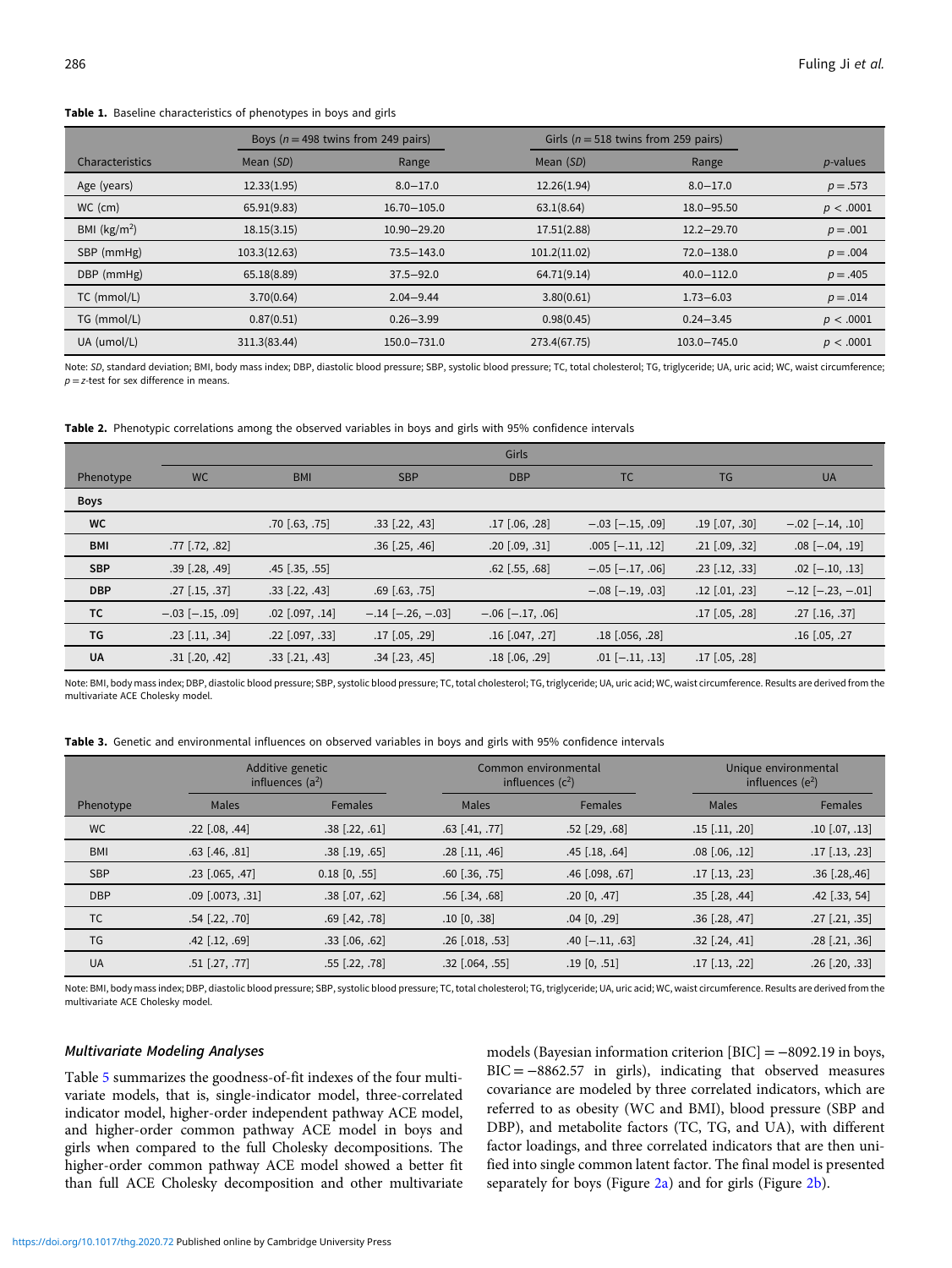# Table 4.1. Additive genetic correlations of observed variable pairs in boys and girls with 95% confidence intervals

|             |                       | <b>Girls</b>           |                       |                   |              |                    |                   |  |  |
|-------------|-----------------------|------------------------|-----------------------|-------------------|--------------|--------------------|-------------------|--|--|
| Phenotype   | <b>WC</b>             | <b>BMI</b>             | <b>SBP</b>            | <b>DBP</b>        | <b>TC</b>    | <b>TG</b>          | <b>UA</b>         |  |  |
| <b>Boys</b> |                       |                        |                       |                   |              |                    |                   |  |  |
| WC          |                       | $.53$ [.30, .85]       | $.34[-0.17, 1.02]$    | $1.01$ (ns)       | $.33$ (ns)   | $.02$ (ns)         | $-3.44$ (ns)      |  |  |
| <b>BMI</b>  | $.43$ $[.24, .68]$    |                        | $.42$ [-.08, 1.10]    | $.85$ (ns)        | $3.23$ (ns)  | $.18$ [-.86, 1.26] | $1.46$ (ns)       |  |  |
| <b>SBP</b>  | $.35$ $[.01, .79]$    | $.39$ $[.09, .77]$     |                       | $.25$ [-.11, .72] | $.61$ (ns)   | $.25$ (ns)         | $-1.68$ (ns)      |  |  |
| <b>DBP</b>  | $.45$ [-.01, 1.20]    | $.58$ [.12, 1.17]      | $.18$ [ $-.00, .48$ ] |                   | $.61$ (ns)   | $.37$ (ns)         | $1.06$ (ns)       |  |  |
| TC          | $-3.32$ (ns)          | $1.60$ (ns)            | $1.02$ (ns)           | .07 $(ns)$        |              | $1.33$ (ns)        | $.68$ [.24, 1.33] |  |  |
| TG          | $.42$ [-0.39, 1.43]   | $.61$ [ $-.24$ , 1.55] | $-.18$ (ns)           | $.23$ (ns)        | $.81$ (ns)   |                    | $.12$ (ns)        |  |  |
| <b>UA</b>   | $.33$ [ $-.17, .99$ ] | $.37$ [ $-.09, .91$ ]  | $.23$ [-.26, .08]     | $.29$ (ns)        | $-8.61$ (ns) | $-.38$ (ns)        |                   |  |  |

Note: BMI, body mass index; DBP, diastolic blood pressure; SBP, systolic blood pressure; TC, total cholesterol; TG, triglyceride; UA, uric acid; WC, waist circumference. Results are derived from the multivariate ACE Cholesky model.

#### Table 4.2. Common environmental correlations of observed variable pairs in boys and girls with 95% confidence intervals

|             | Girls                 |                       |                        |                       |              |                     |                       |  |
|-------------|-----------------------|-----------------------|------------------------|-----------------------|--------------|---------------------|-----------------------|--|
| Phenotype   | <b>WC</b>             | <b>BMI</b>            | <b>SBP</b>             | <b>DBP</b>            | TC.          | <b>TG</b>           | <b>UA</b>             |  |
| <b>Boys</b> |                       |                       |                        |                       |              |                     |                       |  |
| <b>WC</b>   |                       | $.40$ $[.08, .63]$    | $.61$ [ $-.06$ , 1.09] | .01 $(ns)$            | $1.43$ (ns)  | $.70$ (ns)          | $4.12$ (ns)           |  |
| <b>BMI</b>  | $.49$ $[.24, .68]$    |                       | $.53$ [ $-.14$ , 1.00] | $.16$ (ns)            | $-6.60$ (ns) | $.58$ (ns)          | $-.19$ (ns)           |  |
| <b>SBP</b>  | $.67$ $(.24, .98)$    | $.62$ $(.25, .91)$    |                        | $.43$ [ $-.02, .76$ ] | $.50$ (ns)   | $.71$ [-0.38, 1.70] | $3.82$ (ns)           |  |
| <b>DBP</b>  | $.57$ [-.15, 1.02]    | $.46$ [ $-.10, .91$ ] | $.65$ $(.36, .83)$     |                       | $.09$ (ns)   | $.38$ (ns)          | $-.19$ (ns)           |  |
| ТC          | $4.25$ (ns)           | $-1.52$ (ns)          | $.13$ (ns)             | $.31$ (ns)            |              | $-.63$ (ns)         | $.03$ [ $-.66, .87$ ] |  |
| TG          | $.51$ [-.48, 1.26]    | $.30$ [-.66, 1.10]    | $.92$ (ns)             | $.70$ (ns)            | $-.18$ (ns)  |                     | .56 $(ns)$            |  |
| <b>UA</b>   | $0.71$ $[0.07, 1.19]$ | 0.60 [0.06, 1.04]     | $.78$ [.23, 1.25]      | $.63$ (ns)            | $2.94$ (ns)  | $1.27$ (ns)         |                       |  |

Note: BMI, body mass index; DBP, diastolic blood pressure; SBP, systolic blood pressure; TC, total cholesterol; TG, triglyceride; UA, uric acid; WC, waist circumference. Results are derived from the multivariate ACE Cholesky model.

|  |  | Table 4.3. Unique environmental correlations of observed variable pairs in boys and girls with 95% confidence intervals |  |  |  |  |
|--|--|-------------------------------------------------------------------------------------------------------------------------|--|--|--|--|
|--|--|-------------------------------------------------------------------------------------------------------------------------|--|--|--|--|

|             |                        | Girls                  |                        |                        |             |                       |                  |  |  |
|-------------|------------------------|------------------------|------------------------|------------------------|-------------|-----------------------|------------------|--|--|
| Phenotype   | <b>WC</b>              | <b>BMI</b>             | <b>SBP</b>             | <b>DBP</b>             | <b>TC</b>   | <b>TG</b>             | <b>UA</b>        |  |  |
| <b>Boys</b> |                        |                        |                        |                        |             |                       |                  |  |  |
| WC          |                        | $.00$ $[.04, .11]$     | $.06$ $[-.04, .16]$    | $-.02$ [ $-.33, .21$ ] | $-.76$ (ns) | $.29$ [.13, .79]      | $.33$ (ns)       |  |  |
| <b>BMI</b>  | $.08$ $[.05, .12]$     |                        | $.05$ [-0.06, .17]     | $-.01$ $[-.29, .23]$   | $4.36$ (ns) | $.23$ [.07, .60]      | $-.26$ (ns)      |  |  |
| <b>SBP</b>  | $-.02$ [ $-.09, .06$ ] | $-.01$ $[-.06, .04]$   |                        | $.32$ [.21, .46]       | $-.11$ (ns) | $.04$ [-.23, .30]     | $-1.14$ (ns)     |  |  |
| <b>DBP</b>  | $-.02$ [ $-.19, .11$ ] | $-.04$ [ $-.15, .04$ ] | $.17$ [.11, .25]       |                        | $.31$ (ns)  | .25 $(ns)$            | $.13$ (ns)       |  |  |
| <b>TC</b>   | $.07$ (ns)             | $.93$ (ns)             | $-.15$ (ns)            | $-.05$ (ns)            |             | $.31$ (ns)            | $.29$ [.13, .57] |  |  |
| TG          | $.07$ $[-.10, .27]$    | $.09$ $[-.05, .30]$    | .26 $(ns)$             | $.07$ [-.41, .52]      | $.38$ (ns)  |                       | $.32$ (ns)       |  |  |
| <b>UA</b>   | $-.03$ [ $-.14, .06$ ] | $.04$ $[-.03, .11]$    | $-.01$ [ $-.11, .09$ ] | $.09$ [ $-.17, .42$ ]  | $6.67$ (ns) | $.11$ [ $-.17, .55$ ] |                  |  |  |

Note: BMI, body mass index; DBP, diastolic blood pressure; SBP, systolic blood pressure; TC, total cholesterol; TG, triglyceride; UA= uric acid; WC, waist circumference. Results are derived from the multivariate ACE Cholesky model.

As shown in Figure [2a,](#page-5-0) for boys, factor loadings on the single common latent factor were higher for metabolite factor (.89, 95% CI [0.59, 1.00]) and obesity (.75, 95% CI [.60, 0.92]) than BP (.65, 95% CI [0.49, 0.81]). Furthermore, heritability for each latent indicator was statistically significant, with estimates of .51 (95% CI [0.26, 0.76]) for obesity, .20 (95% CI [0.04, 0.51]) for BP, and .28 (95% CI [0.05, 0.76]) for metabolite factor. The genetic

and environmental factors account for the coherence of the three latent indicators by one common latent factor with moderate heritability ( $a^2 = .35$ , 95% CI 0.06 to 0.76;  $c^2 = .63$ , 95% CI [0.24, 0.90];  $e^2 = .01, 95\% \text{ CI} [0, 0.05]$ .

However, as shown in Figure [2b,](#page-6-0) for girls, factor loadings on the single common latent factor were lower for metabolite factor (.28, 95% CI [0, 0.72]) than obesity (.81, 95% CI [0.43, 1.00]) or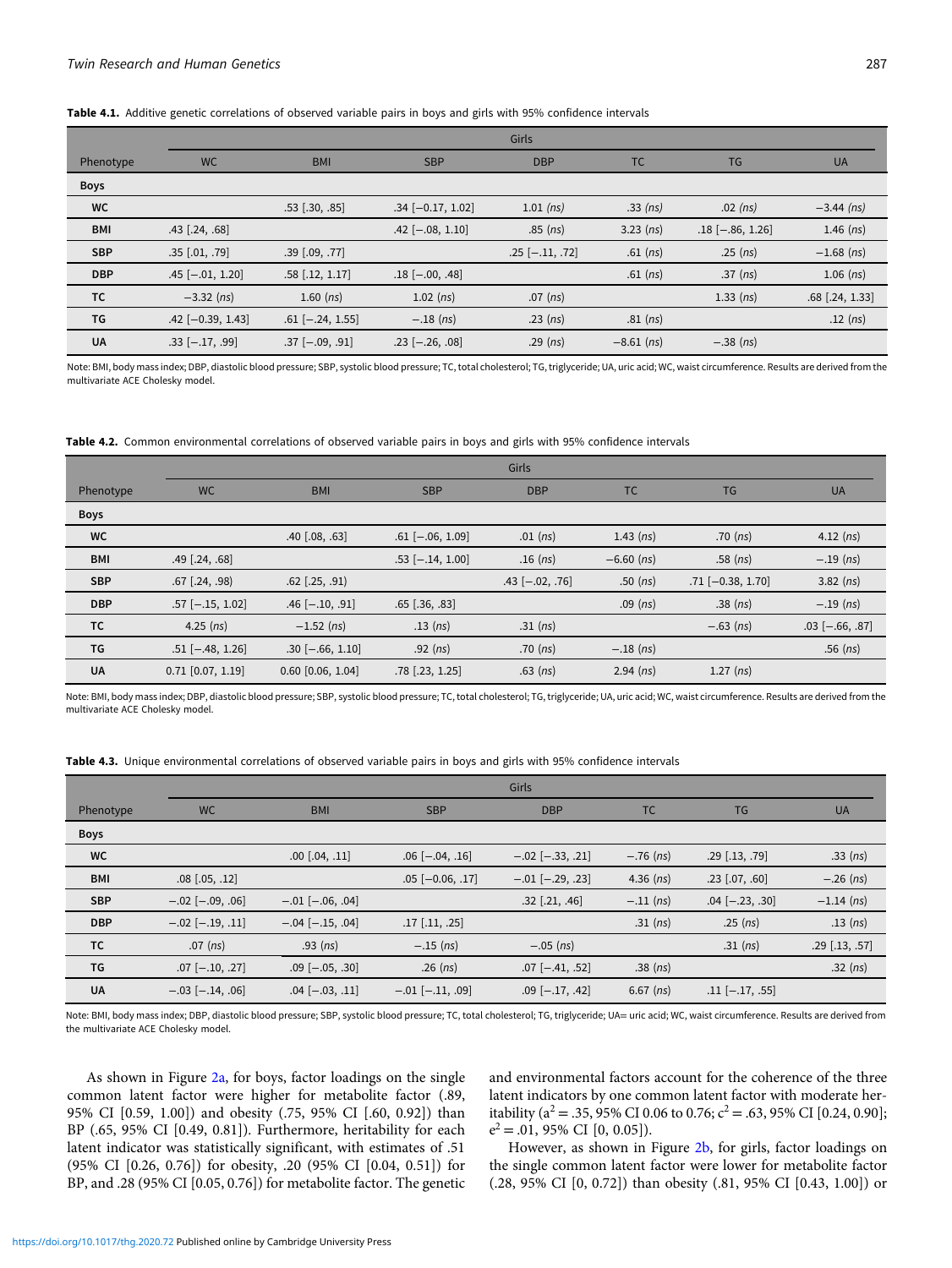<span id="page-5-0"></span>Table 5. Multivariate model-fitting results in boys and girls

| Model                   | $-2LL$  | df   | <b>AIC</b> | <b>BIC</b> | LRT    | $\Delta df$     | p        |
|-------------------------|---------|------|------------|------------|--------|-----------------|----------|
| <b>Boys</b>             |         |      |            |            |        |                 |          |
| 1. ACE Cholesky         | 6106.78 | 2658 | 790.78     | $-7935.97$ | -      | $\qquad \qquad$ |          |
| 2. Single-factor CP     | 6378.7  | 2712 | 954.7      | $-7949.35$ | 271.92 | 54              | 8.08e-31 |
| 3. Three-factor CP      | 6183.94 | 2699 | 785.94     | $-8075.43$ | 77.16  | 41              | 5.40e-04 |
| 4. Higher-order IP ACE  | 6184.68 | 2699 | 786.68     | $-8074.69$ | 77.89  | 41              | 4.47e-04 |
| 5. Higher-order CP ACE* | 6188.31 | 2703 | 782.31     | $-8092.19$ | 81.52  | 45              | 7.01e-04 |
| Girls                   |         |      |            |            |        |                 |          |
| 1. ACE Cholesky         | 6426.54 | 2831 | 764.54     | $-8697.61$ |        | $\qquad \qquad$ |          |
| 2. Single-factor CP     | 6691.38 | 2885 | 921.38     | $-8721.25$ | 264.84 | 54              | 1.41e-29 |
| 3. Three-factor CP      | 6493.19 | 2872 | 749.19     | $-8849.99$ | 66.65  | 41              | 0.01     |
| 4. Higher-order IP ACE  | 6493.41 | 2872 | 749.41     | $-8849.78$ | 66.86  | 41              | 0.01     |
| 5. Higher-order CP ACE* | 6501.99 | 2876 | 749.99     | $-8862.57$ | 75.45  | 45              | 0.003    |

Note: -2LL, -2log likelihood; df, degrees of freedom; AIC, Akaike's information criterion; BIC, Bayesian information criterion; LRT, likelihood ratio test; Δdf, change in degree of freedom; p, significance of LRT; CP, common pathway model; IP, independent pathway model; A, additive genetic influences; C, common environmental influences; E, unique environmental influences; \*indicates best-fitting model. Through model 2 to model 5, the fit is tested relative to model 1.



Fig. 2(a). Higher-order CP ACE model in boys with 95% CIs. As, Cs, and Es are the additive genetic, common, and unique environmental influences on the measured variable.

blood pressure (.51, 95% CI [0.30, 0.87]). At the first higher-order common pathway level, only obesity was statistically significant for heritability, with the estimates of .55 (95% CI [0.32, 0.87]), common environmental influences and unique environmental influences on BP ( $c^2$  = .52, 95% CI [0.13, 0.69];  $e^2$  = .36, 95% CI [0.25, 0.51]); and unique environmental influences on metabolic-related factor ( $e^2$  = .30, 95% CI [0.11, 0.54]) were statistically significant. At the second higher-order common pathway level, the effects of the genetic and environmental factors on the single common latent factor were not statistically significant.

#### Discussion

We examined the genetic architecture on seven metabolic CVD metabolic risk factors in boys and girls using a multivariate modeling

approach. Among boys, we found three heritable factors behind the seven metabolic CVD risk factors: obesity (BMI and WC), blood pressure (SBP and DBP), and metabolite factors (TC, TG, and UA). Obesity, blood pressure, and metabolite factors were united by a higher-order common factor, which was influenced by latent genetic and environmental factors. In contrast, for girls, one heritable factor was found with an estimate of .55 for obesity. These results help to further elucidate the physiologic mechanisms underlying the clustering of CVD risk factors and explain the strategies to prevent these CVD risk factors during childhood and adolescence. Furthermore, our findings indicate that there are differences between boys and girls in the genetic and environmental influences on these seven metabolic factors. However, it may be expected that CVD risk in adults will decrease if there are more common interventions on CVD risk factors during childhood and adolescence for boys and girls.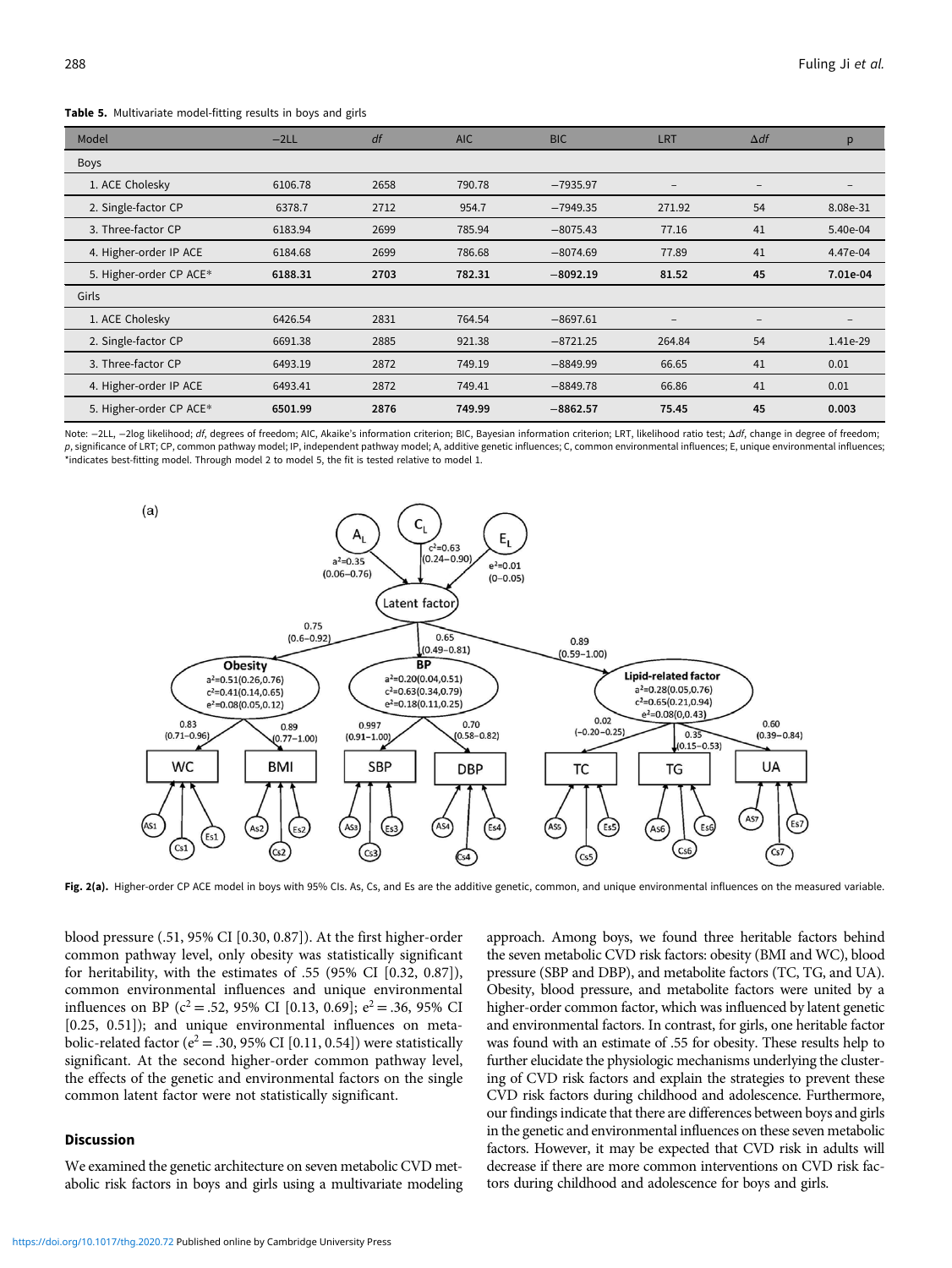<span id="page-6-0"></span>

Fig. 2(b). Higher-order CP ACE model in girls with 95% CIs. As, Cs, and Es are the additive genetic, common, and unique environmental influences on the measured variable.

It is well known that metabolic CVD risk factors are correlated, and obesity is usually behind the clustering of metabolic factors in children and adolescents (Silventoinen, Gouveia et al., [2017\)](#page-7-0). Our findings were not only consistent with the previous twin studies but also showed evidence for sex-specific phenotypic correlations, which was much larger in boys than in girls, such as BMI relating to WC with the range from .77 to .70 and SBP relating to DBP with the range from .69 to .62. In particular, in boys, we observed a significant moderate association between UA and other CVD risk traits except for TGs. In girls, UA only presented significant associations with TC and TGs. Recently, Luciano et al. ([2017\)](#page-7-0) investigated age- and sex-specific percentiles of serum UA in overweight/obese children and adolescents in Italy. The authors reported that higher serum UA was associated with an increased risk of high TGs and atherogenic profile in children and adolescents, and further confirmed that serum UA would act as a marker of impaired adipogenesis, which was reported by Matsuura et al. [\(1998](#page-7-0)). Thus, we took TC, TG, and UA as one unified factor when we explored the genetic background of this clustering of metabolic factors in our analysis to support our hypothesis that it is latent genetic and environmental factors indirectly impacting on three factors, namely obesity (BMI and WC), BP (SBP and DBP), and metabolites (TC, TG, and UA) through one single latent factor. This factor resembles the metabolic syndrome (MetS), which is conceived as a clustering of metabolic risk factors, including visceral obesity, insulin resistance, hyperglycemia, high blood pressure, and dyslipidemia; MetS increases the risk for both CVD and type II diabetes(Shen et al., [2003](#page-7-0)). To our knowledge, although UA is a CVD risk factor independent of insulin resistance (Facchini et al., [1991](#page-7-0)), the definition of MetS does not include UA. Our study was the first to examine the genetic background of the clustering of metabolic traits, including uric acid. Hence, our novel results would provide the opportunity to determine whether UA is one of the components of MetS.

Compared to a similar study in adult male twins (Panizzon et al., [2015](#page-7-0)), our results demonstrated that using the higherorder common pathway ACE model as the final model for our

e genetic, common, and unique environmental influences on the measured variable.<br>data — that is, three separate factors formed by seven metabolic data — that is, three separate factors formed by seven metabolic CVD risk variables — tended to aggregate together into a single latent factor in both sex groups, especially in boys, with significant genetic and environmental influences. We further detected these genetic and environmental influences on the common latent factor. Despite the sex-specific differences in genetic and environmental contributions to these metabolic traits, such that the female group had a higher heritability of WC, DBP, TC, and UA with a range from .69 to .38, and that the heritability of BMI and TG was higher in boys than in girls, the hypothesized three-factor common pathway ACE model was shown to be stable across sex groups.

Varying different degrees of systematic correlation between three factors stemming from the higher-order common pathway ACE model were observed; in boys, lipid-related factors (TC, TG, and UA) and obesity appeared to the main essential features of the clustering of these CVD risk factors; while in girls, obesity and blood pressure were. However, in both sex groups, the mechanisms linking obesity, blood pressure and lipid-related factor (TC, TG, and UA) can both be explained by genetic, common environmental, and unique environmental factors, although genetic and environmental influences did not achieve statistical significance in girls. Genome-wide association studies (GWAS) studies have revealed pleiotropic effects on CVD risk factors (MacArthur et al., [2017](#page-7-0)). Kleber et al. ([2015\)](#page-7-0) studied pleiotropic effects of UA single-nucleotide polymorphisms (SNPs) and other CVD risk factors, and identified that two SNPs were associated with TC (rs675209 and rs17050272), one SNP was associated with TG (rs1260326), three SNPs were associated with BMI (rs2231142, rs10480300, and rs3741414), five SNPs were associated with SBP (rs17632159, rs1165151, rs10480300, rs1171614, and rs2078267), and five SNPs were associated with DBP (rs17632159, rs1165151, rs10480300, rs1171614, and rs675209). Thus, our results will provide the support to find pleiotropic genes affecting CVD risk factors in the Chinese young population.

Interestingly, in our study, it was shown that common environmental influences such as diet and lifestyle played an important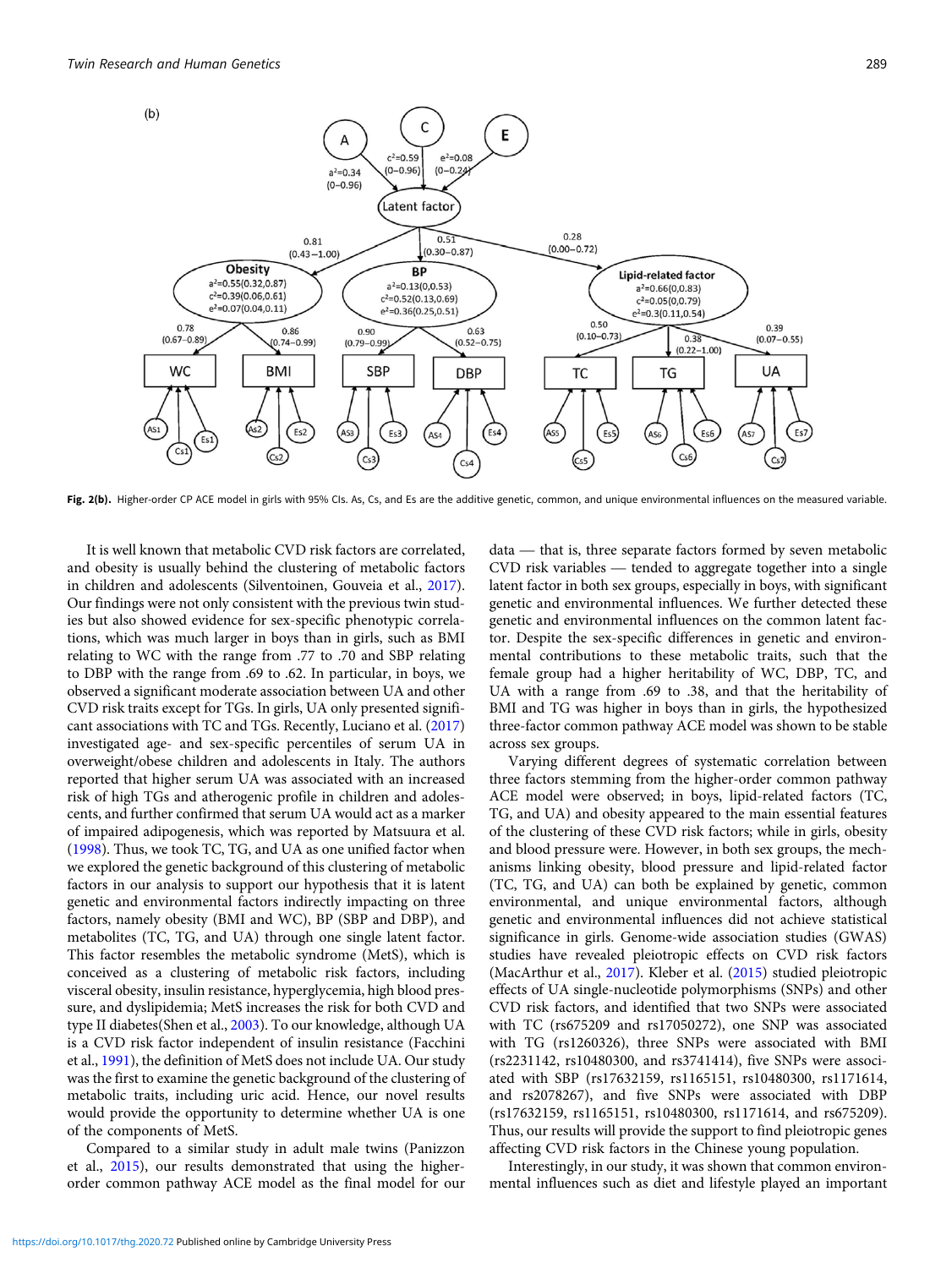<span id="page-7-0"></span>role in the underlying association between these metabolic traits, especially in girls. This finding is supported by previous studies in adult populations (Recchioni et al., 2017). Ambrosini et al. (2013) reported that increased sugar-sweetened beverage intake is associated with CVD in young people. CVD has long been recognized as lifestyle-related disease, and physical inactivity is regarded as a major factor that is related to CVD. It suggests that we should focus on this age group because it is a critical period for physical and behavioral development.

In summary, this study is one of the few studies to examine genetic architecture on several metabolic risk factors on CVD, especially in a non-Caucasian population. We identified three heritable factors, that is, obesity, blood pressure, and metabolites (TC, TG, and UA), which were united as one single phenotype in both sex groups, and the genetic and environmental factors that indirectly impact on them. These findings suggest that it would be helpful to implement considerable interventions in CVD risk factor management as early as childhood and adolescence. In addition, further research investigating the impact of specific genes and environmental factors on CVD risk factors will continue to provide insight into the most successful CVD therapies. Current health recommendations need to be adjusted accordingly.

Funding. This study was supported by the EFSD/CDS/Lilly Research Fellowship 2009 and the Natural Science Foundation of Shandong Province (# ZR2009CM111).

#### References

- Ambrosini, G. L., Oddy, W. H., Huang, R. C., Mori, T. A., Beilin, L. J., & Jebb, S. A. (2013). Prospective associations between sugar-sweetened beverage intakes and cardiometabolic risk factors in adolescents. The American Journal of Clinical Nutrition, 98, 327–334.
- Andersen, L. B., Wedderkopp, N., Hansen, H. S., Cooper, A. R., & Froberg, K. (2003). Biological cardiovascular risk factors cluster in Danish children and adolescents: The European Youth Heart Study. Preventive Medicine, 37, 363–367.
- Boker, S., Neale, M., Maes, H., Wilde, M., Spiegel, M., Brick, T., ::: Fox, J. (2011). OpenMx: An open source extended structural equation modeling framework. Psychometrika, 76, 306–317.
- Díez-Fernández, A., Sánchez-López, M., Gulías-González, R., Notario-Pacheco, B., Cañete García-Prieto, J., Arias-Palencia, N., & Martínez-Vizcaíno, V. (2015). BMI as a mediator of the relationship between muscular fitness and cardiometabolic risk in children: A mediation analysis. PloS One, 10, e0116506.
- Duan, H., Ning, F., Zhang, D., Wang, S., Zhang, D., Tan, Q., Tian, X., & Pang, Z. (2013). The Qingdao Twin Registry: A status update. Twin Research and Human Genetics, 16, 79–85.
- Facchini, F., Chen, Y. D., Hollenbeck, C. B., & Reaven, G. M. (1991). Relationship between resistance to insulin-mediated glucose uptake, urinary uric acid clearance, and plasma uric acid concentration. JAMA, 266, 3008– 3011.
- Graves, L., Garnett, S. P., Cowell, C. T., Baur, L. A., Ness, A., Sattar, N., & Lawlor, D. A. (2014). Waist-to-height ratio and cardiometabolic risk factors in adolescence: Findings from a prospective birth cohort. Pediatric Obesity, 9, 327–338.
- Hotchkiss, J. W., Davies, C. A., Dundas, R., Hawkins, N., Jhund, P. S., Scholes, S., ... Capewell, S. (2014). Explaining trends in Scottish coronary heart disease mortality between 2000 and 2010 using IMPACTSEC model: Retrospective analysis using routine data. BMJ, 348, g1088.
- Ji, F., Ning, F., Duan, H., Kaprio, J., Zhang, D., Zhang, D., ... Silventoinen, K. (2014). Genetic and environmental influences on cardiovascular disease

risk factors: A study of Chinese twin children and adolescents. Twin Research and Human Genetics, 17, 72–79.

- Kleber, M. E., Delgado, G., Grammer, T. B., Silbernagel, G., Huang, J., Krämer, B. K., ... März, W. (2015). Uric acid and cardiovascular events: A Mendelian randomization study. Journal of the American Society of Nephrology , 26, 2831–2838.
- Leutner, M., Göbl, C., Wielandner, A., Howorka, E., Prünner, M., Bozkurt, L., ... Kautzky-Willer, A. (2016). Cardiometabolic risk in hyperlipidemic men and women. International Journal of Endocrinology, 2016, 2647865.
- Li, S., Kyvik, K. O., Duan, H., Zhang, D., Pang, Z., Hjelmborg, J., ... Dalgård, C. (2016). Longitudinal investigation into genetics in the conservation of metabolic phenotypes in Danish and Chinese twins. PloS One, 11, e0162805.
- Liao, C., Gao, W., Cao, W., Lv, J., Yu, C., Wang, S., ... Li, L. (2017). Associations between obesity indicators and blood pressure in Chinese adult twins. Twin Research and Human Genetics, 20, 28–35.
- Luciano, R., Shashaj, B., Spreghini, M., Del Fattore, A., Rustico, C., Wietrzykowska Sforza, R., ... Manco, M. (2017). Percentiles of serum uric acid and cardiometabolic abnormalities in obese Italian children and adolescents. Italian Journal of Pediatrics, 43, 3.
- MacArthur, J., Bowler, E., Cerezo, M., Gil, L., Hall, P., Hastings, E., ... Parkinson, H. (2017). The new NHGRI-EBI Catalog of Published Genome-Wide Association Studies (GWAS Catalog). Nucleic Acids Research, 45, D896–D901.
- Matsuura, F., Yamashita, S., Nakamura, T., Nishida, M., Nozaki, S., Funahashi, T., & Matsuzawa, Y. (1998). Effect of visceral fat accumulation on uric acid metabolism in male obese subjects: Visceral fat obesity is linked more closely to overproduction of uric acid than subcutaneous fat obesity. Metabolism: Clinical and Experimental, 47, 929–933.
- Panizzon, M. S., Hauger, R. L., Sailors, M., Lyons, M. J., Jacobson, K. C., Murray McKenzie, R., ... Franz, C. E. (2015). A new look at the genetic and environmental coherence of metabolic syndrome components. Obesity (Silver Spring), 23, 2499–2507.
- Poveda, A., Atabaki-Pasdar, N., Ahmad, S., Hallmans, G., Renström, F., & Franks, P. W. (2017). The heritable basis of gene-environment interactions in cardiometabolic traits. Diabetologia, 60, 442–452.
- Raji, Y., Mabayoje, O., & Taslim, B. (2015). Familial clustering of risk factors for cardiovascular disease among first-degree relatives of patients with chronic kidney disease in a Sub-Saharan African population. Cardiovascular Journal of Africa, 26, S11–S14.
- Rankinen, T., Sarzynski, M. A., Ghosh, S., & Bouchard, C. (2015). Are there genetic paths common to obesity, cardiovascular disease outcomes, and cardiovascular risk factors? Circulation Research, 116, 909–922.
- Recchioni, R., Marcheselli, F., Antonicelli, R., Mensà, E., Lazzarini, R., Procopio, A. D., & Olivieri, F. (2017). Epigenetic effects of physical activity in elderly patients with cardiovascular disease. Experimental Gerontology, 100, 17–27.
- Shen, B. J., Todaro, J. F., Niaura, R., McCaffery, J. M., Zhang, J., Spiro, A. 3rd, & Ward, K. D. (2003). Are metabolic risk factors one unified syndrome? Modeling the structure of the metabolic syndrome X. American Journal of Epidemiology, 157, 701–711.
- Silventoinen, K., Gouveia, É., Jelenkovic, A., Maia, J., Antunes, A. M., Pinheiro de Carvalho, M. A. A., ... Freitas, D. (2017). The genetic background of metabolic trait clusters in children and adolescents. Metabolic Syndrome and Related Disorders, 15, 329–336.
- Silventoinen, K., Jelenkovic, A., Sund, R., Yokoyama, Y., Hur, Y.-M., Cozen, W., ... Kaprio, J. (2017). Differences in genetic and environmental variation in adult BMI by sex, age, time period, and region: An individualbased pooled analysis of 40 twin cohorts. The American Journal of Clinical Nutrition, 106, 457–466.
- Song, Y. M., Lee, K., & Sung, J. (2015). Changes in weight and cardiovascular disease risk factors in monozygotic twins: The Healthy Twin Study. Twin Research and Human Genetics, 18, 151–157.